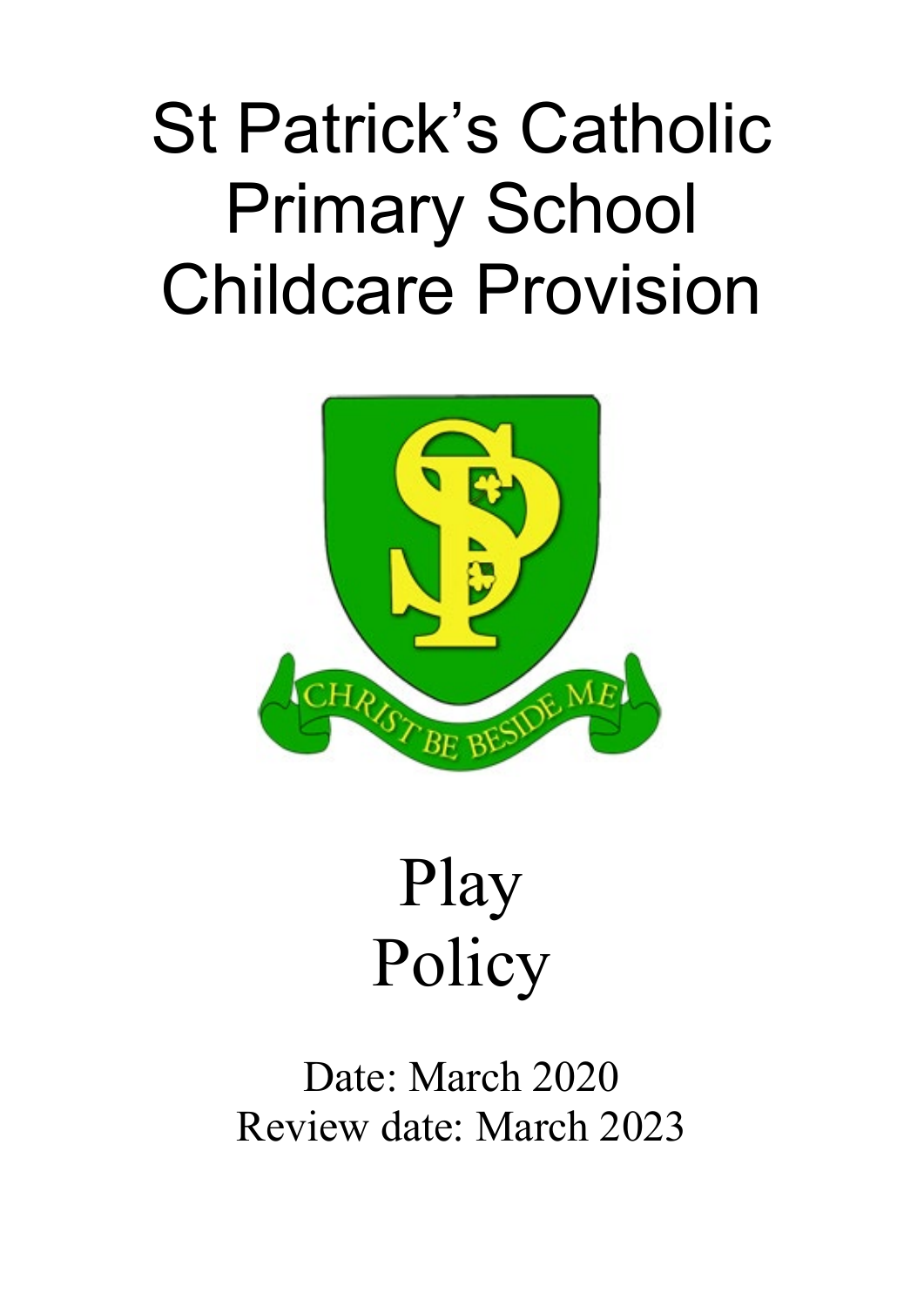### **Childcare Provision Club Play Policy**

All children are entitled to play; it is intrinsic to their quality of life and an important part of how they learn and enjoy themselves.

According to the *Statutory Framework for the Early Years Foundation Stage (2012)*, "Play is essential for children's development building their confidence as they learn to explore to think about problems and relate to others. Children learn by leading their own play and by taking part in play that is guided by adults."

At St Patrick's Childcare Provision Club we recognise the importance of play to a child's development and follow the Playwork Principles. As play workers we support and facilitate play, and do not seek to control or direct it. We will never force children to participate in play, but allow children to initiate and direct the experience for themselves.

### **Facilitating play**

We support and facilitate play by:

- Providing an environment which is safe and suitable for playing in.
- Setting up the Club so that activities are ready before the children arrive.
- Providing a range of equipment, resources and activities on a daily basis, and keeping a record of these to ensure that varied play opportunities are offered
- Encouraging children to request additional or alternative equipment as they choose, and if a request has to be refused, explaining why.
- Not expecting children to be occupied at all times.
- Making outdoor play available every day, unless the weather is particularly bad.
- Involving children in planning activities, to reflect their own interests and ideas.
- Planning activities that enable children to develop their natural curiosity and imagination.
- Allowing children freedom of creative expression, particularly in artistic or creative play.
- Intervening in play only when necessary: to reduce risks of accident or injury, or to encourage appropriate social skills.
- Warning children in advance when an activity or game is due to end.

#### **Play areas and equipment**

- All indoor and outdoor play areas are checked and risk assessed daily before the children arrive in accordance with our **Risk Assessment** policy.
- The Club keeps an inventory of resources and equipment, which is updated regularly and reviewed to identify where any additional resources are required.
- Children are involved in selecting additional equipment and resources for use at the Club.
- The resources used at the Club promote positive images of different ethnic backgrounds, religions, and abilities, in line with our **Equal Opportunities** policy.
- The Club has a selection of fiction and non-fiction books, suitable for all age ranges.

| This policy was adopted by: The Governing Body of St<br>Patrick's | Date: March 2020 |
|-------------------------------------------------------------------|------------------|
| To be reviewed: March 2023                                        | Signed:          |